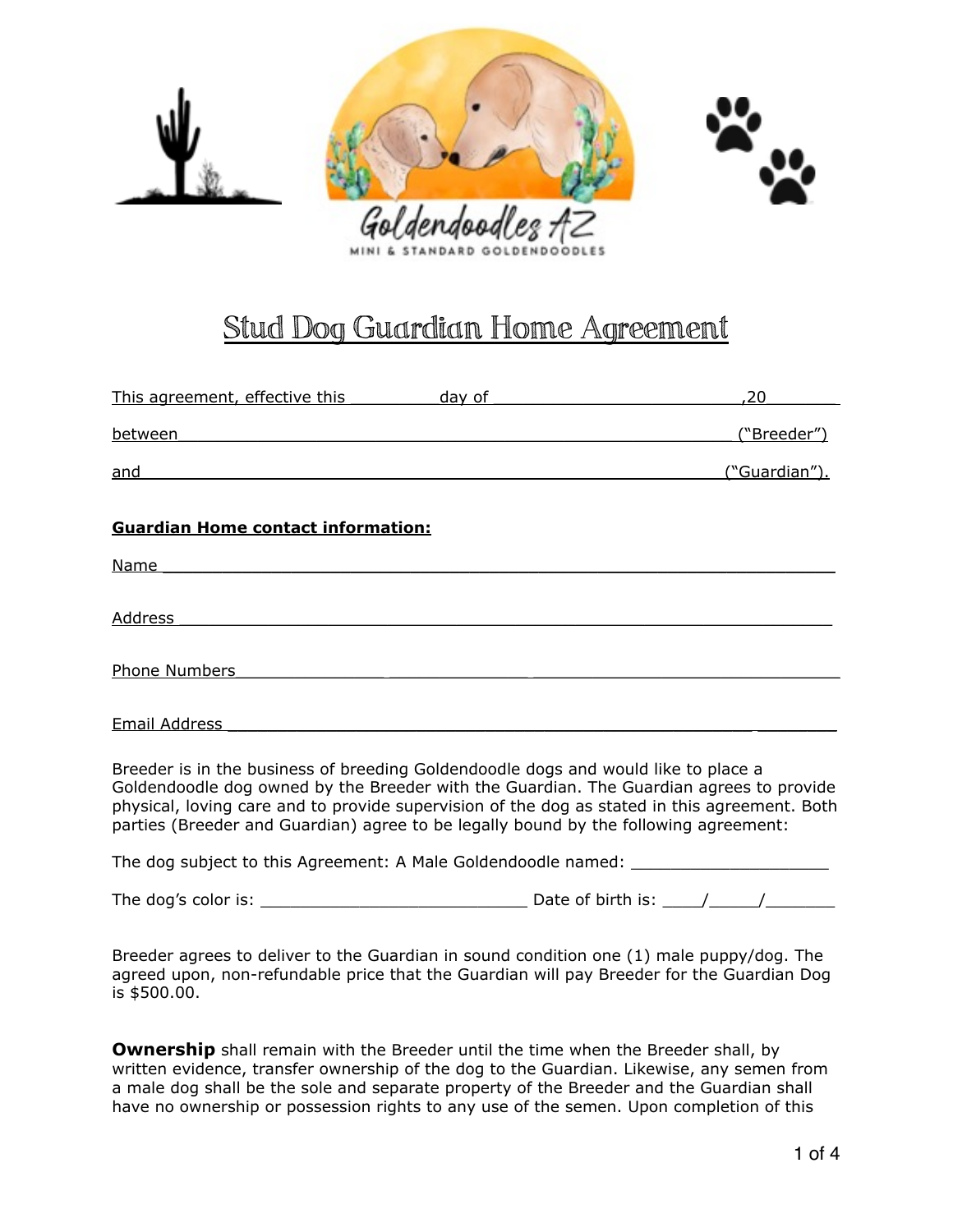Agreement, Breeder shall transfer possession of the dog to Guardian. Guardian shall retain possession of the dog and shall provide physical care to and supervision of the dog subject to the conditions of this Agreement.

## **Breeder Responsibilities**

During the time the Guardian has possession of the dog the Breeder shall provide the Guardian:

- 1. Dietary guidelines and instructions for health care of the dog, including worming and vaccination information, information on appropriate chew toys and other toys.
- 2. Visit the residence of Guardian at least two (2) times in each calendar year at prearranged times. One unannounced visit may occur in each year.
- 3. Designate the name of veterinarian(s) selected by the Breeder to provide medical care to the dog.
- 4. Semen collection or studing.
- 5. Pay for all veterinary expenses as related to breeding and reproductive related costs. Return dog when testing complete.
- 6. Breeder will take possession of the dog at the appropriate time for breeding at Breeder's residence. Additionally, breeder may take possession of the dog up to twelve (12) times in any 12 month period up to fourteen (14) continuous days each time for breeding.

## **Guardian's Responsibilities**

During the time the Guardian has possession of the dog, the Guardian shall:

- 1. Safely confine the dog by using a traditional fence restraining the dog by using a leash whenever outside of the Guardian home or yard. Notwithstanding the above, once the dog has been trained to respond to voice commands off leash retrieving for exercise will be permitted.
- 2. Provide adequate exercise for the dog on a daily basis.
- 3. Provide basic obedience training for the dog, either with classes or at home. Basic obedience includes, but is not limited to: sit, stay, come, down, walking on a leash, crate and potty training.
- 4. Follow all dietary guidelines as recommended by the Breeder.
- 5. Provide vet care as needed, including regular vaccinations and rabies vaccine at Guardian expense. Administer and pay for monthly flea, tick and heartworm medications only as approved by breeder. Guardian must immediately provide Breeder the dates of treatments & any vet care for Breeder own records.
- 6. Consult with Breeder at the first sign of illness or at time of injury and pay for any veterinary visits due to illness or injury while in the Guardian care. This includes severe diarrhea, loss of appetite, vomiting, etc. and pay for any veterinary visits due to illness or injury while in Guardian care.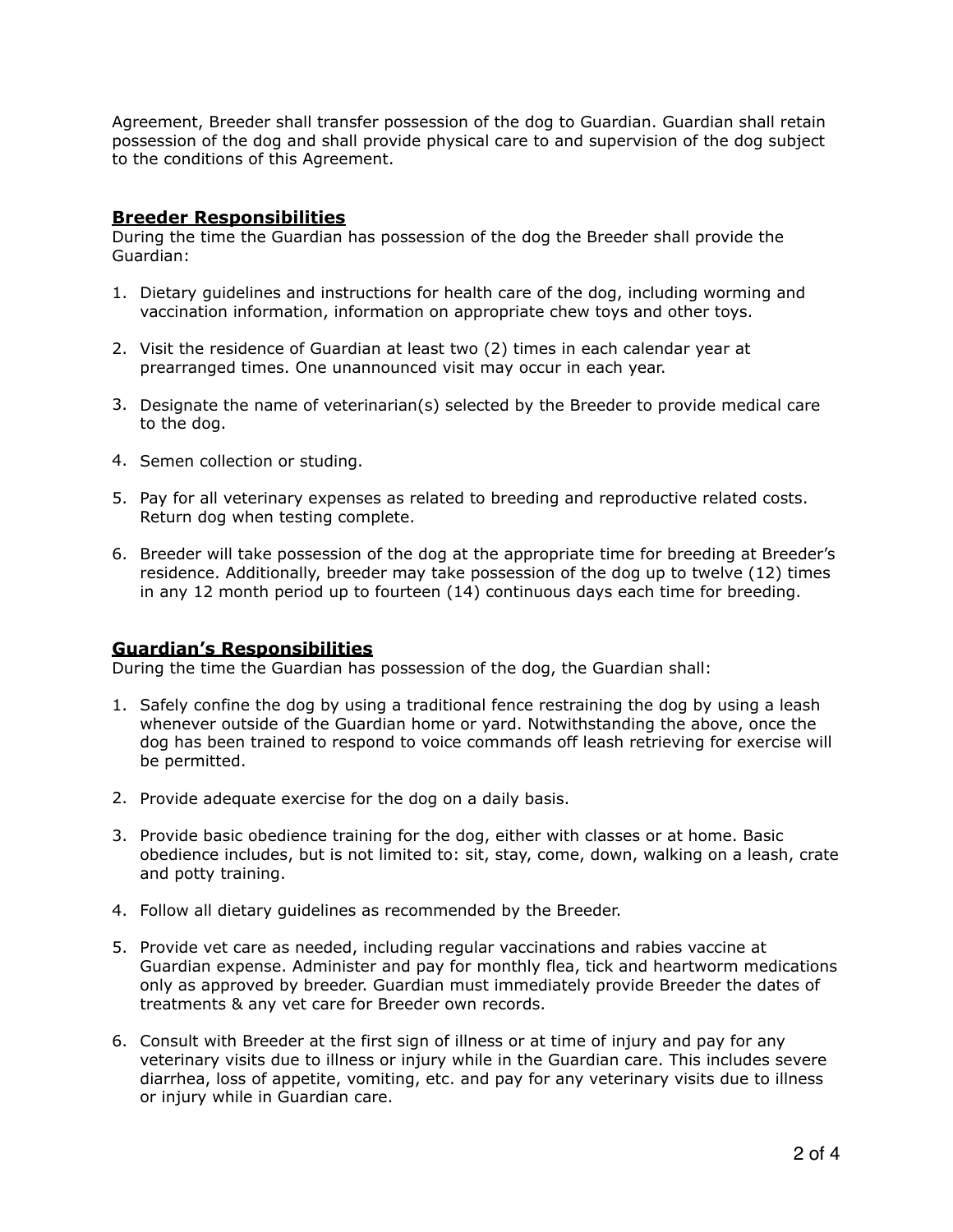- 7. Use only the services of the veterinarians selected or approved by Breeder, unless an emergency situation dictates otherwise.
- 8. Deliver dog to Breeder or meet Breeder upon request with 24 hour notice for breeding purposes, testing, etc.
- 9. Notify Breeder of scheduled vacations or other absences which would warrant the dog needing other care. This care must meet the approval of the Breeder, and Breeder must be given the contact information of the caretaker during absence. Schedule and pay for boarding expenses that may be necessary if Breeder is unable to care for dog while Guardian is out of town. Guardian shall notify Breeder of Guardian vacations plans, if dog will be with Guardian family on vacation, and provide all contact information in the event dog is needed for breeding during vacation time.
- 10. Maintain a principal place of residence within an agreed upon distance of San Tan Valley, Arizona (unless otherwise and specifically agreed upon by the Breeder) and provide Breeder with Guardian's address, telephone number and email address.
- 11.Keep dog well-groomed at all times. The dog will need regular daily and weekly brushing to help keep coat from matting. Utilize a professional groomer experienced with Goldendoodle grooming when needed every few months to keep the coat well maintained and healthy. Breeder will suggest grooming products if needed by Guardian.

## **Removal of Dog**

Breeder may remove the dog from the possession of Guardian for non-compliance of terms of this agreement, at which time this Agreement shall terminate. Breeder agree to consult with Guardian before permanently removing the dog from Guardian's possession unless, in the judgment of the Breeder, the dog must be immediately removed from the possession of Guardian in order to protect the health, welfare and safety of the dog. If the dog does not need to be immediately removed from the Guardian possession, Breeder shall give Guardian a reasonable amount of time to comply with Breeder requirements for maintaining the health, welfare or safety of the dog before permanently removing the dog.

## **Removal of Stud Dog**

Breeder may immediately remove a stud dog from the Guardian home should the Guardian hire out the stud, or sell his semen, without specific written permission from Breeder. If this occurred, the Guardian would also pay the Breeder \$1,500.00, the value of said stud service or semen.

## **Death of Dog- Guardian's Possession**

Should the dog die from natural of accidental causes, that are not considered negligence (non-compliance of using a leash or not keeping the yard fence in good repair and gate closed) this Agreement shall terminate upon the happening of such occurrence and neither party shall have any further obligation to the other party.

## **Death of Dog- Breeder's Possession**

Should the dog die from natural or accidental causes, that are not considered negligence (non-compliance of using a leash or not keeping the yard fence in good repair and gate closed) this Agreement shall terminate upon the happening of such occurrence and neither party shall have any further obligation to the other party. However, should a female dog die